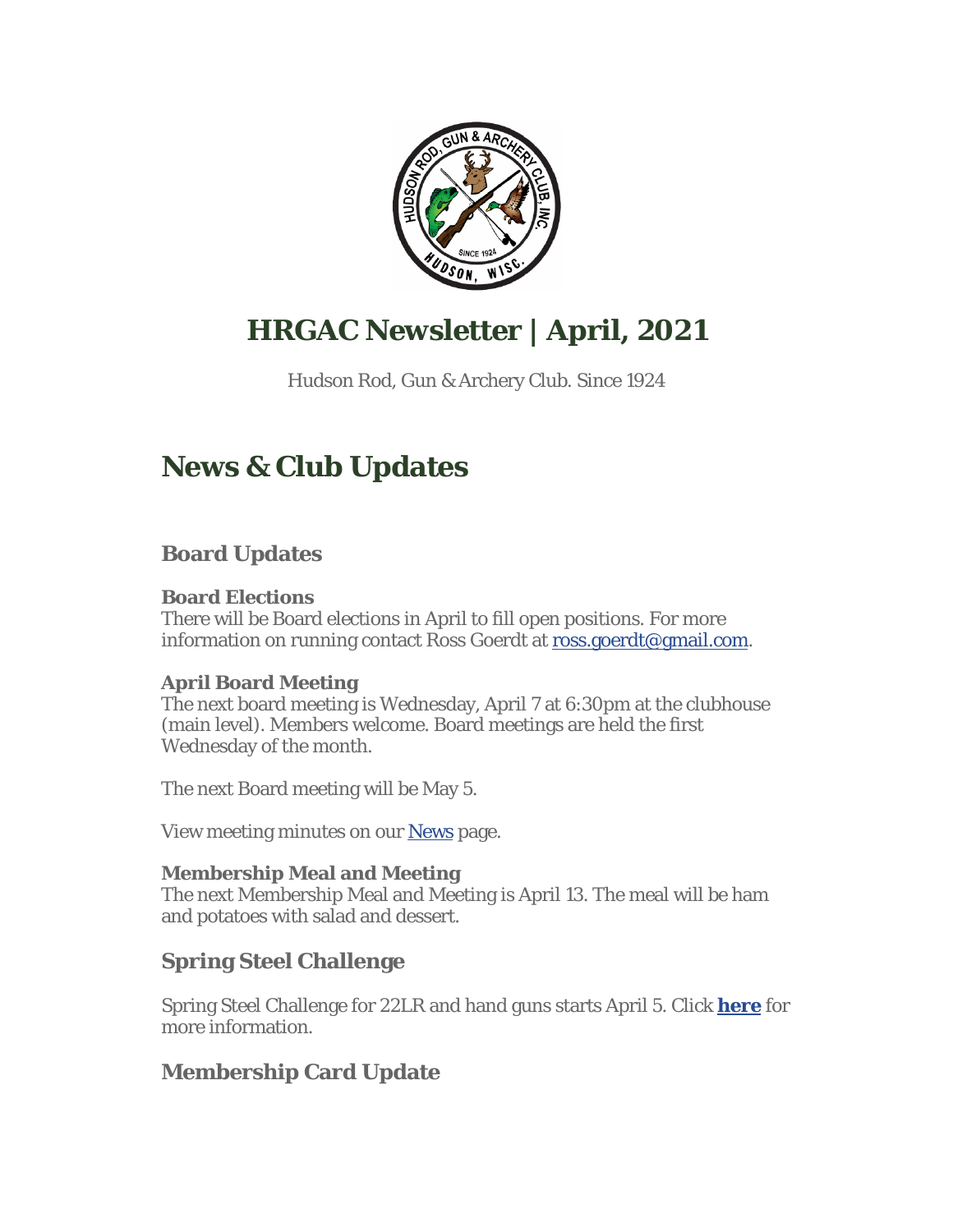We are aware there is a delay in getting your membership cards. This is a new system for us, and we are having to make changes as we find problems. We are sorry for the inconvenience.

We did have to update our liability waiver, and we do need to have everyone that is over 18 sign it; this will delay you getting the cards until everyone signs the waiver. In addition because we are switching to 501 3c status and are now aware of what our by-laws say, every membership has to be approved by the Board of Directors, which adds extra time to the application process.

The beginning of the year is also a very busy time, which adds to the delay. We are sorry that it may be taking longer than you expected, but we are working to make this better in the future.

You can download a copy of the application off the website under the membership tab. Please make sure when you fill it out you make it legible for both your name and email, so you can get our newsletter and have the correct spelling on your card.

Thank you for your patience and see you at the Club.

### **2021 Hudson Trap and Skeet League**

Following guide lines apply to BOTH Trap and Skeet

- START DATE 5-4-21 to 8-29-21
- Must have 4 scores posted by the 4th week (5-30-21)
	- Shoot ahead up to 4 weeks no shoot backs after 5-30-21.
	- Week=Tuesday thru Sunday
- Teams may have up to 6 shooters plus 2 additional for a maximum of 8 shooters – Additional shooters are: Ladies or Youth, (that are under 18 when the League starts).
- Minimum count for a team is 5 shooters
- Top 5 weekly team scores are included in calculations (Trap and Skeet)
- League Fee is \$15.00 per shooter. Signup sheets are in a folder (one for trap and one for skeet) behind the bar. Ask the bartender for help and payment. Corporate/Business sponsors are encouraged.
- Winning team of week 8 (first half) will shoot off winner of second half (16th week)

Questions? Talk to Keith Hanson: 612- 309-9729 or keith.hanson@icloud.com.

## **Range Safety Officer (RSO) Class**

Interested in becoming a RSO? Contact Pauline Goerdt at pleen117@hotmail.com.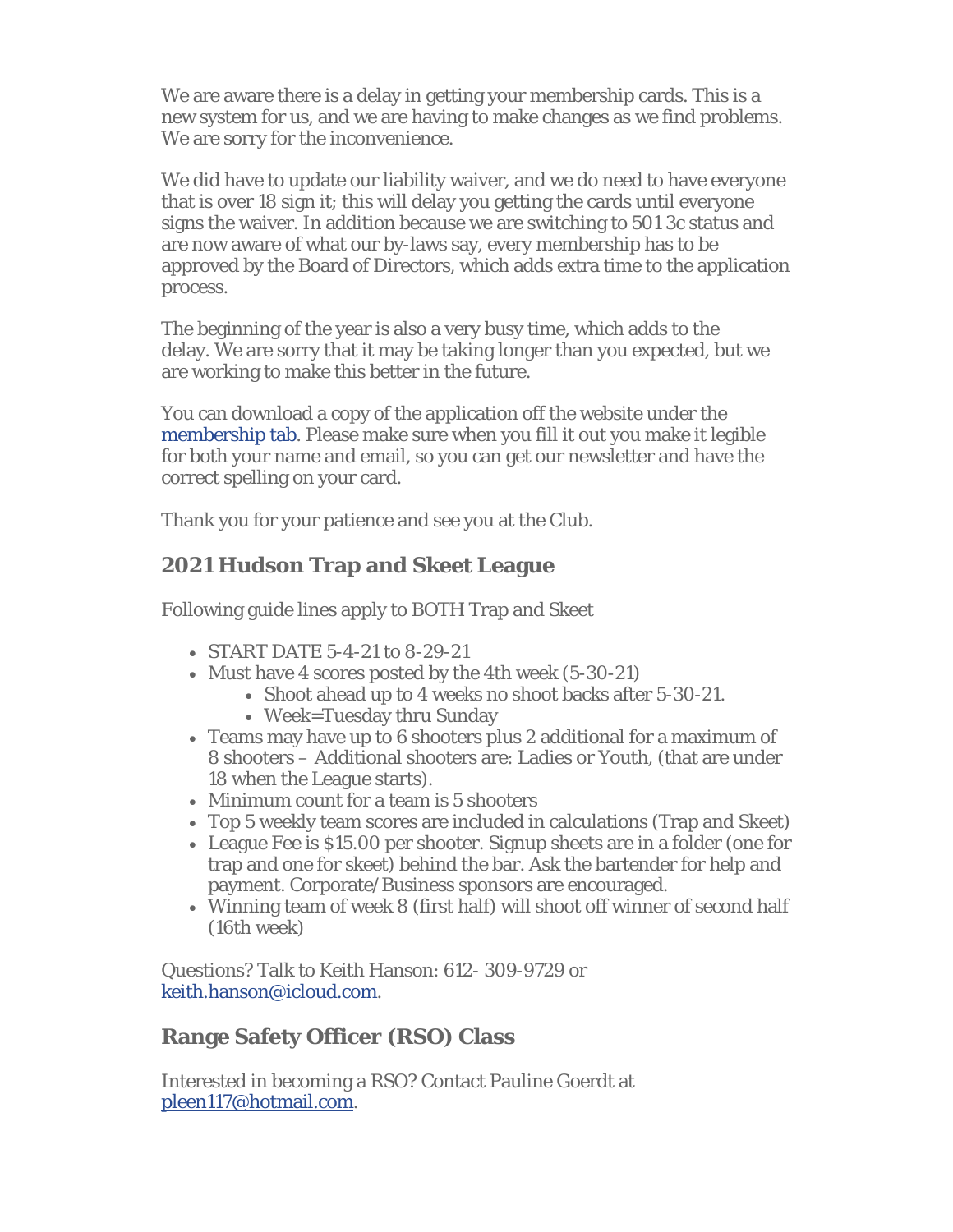# **Volunteers Wanted for Spring Projects!**

The Club is looking for volunteers to help with spring projects. Interested? Call Tom Z. at 715 781 2459.

Single and Family Memberships qualify for a Rebate of \$75 with 8 hours of board approved work hours.

Help improve the club experience and club grounds, and save money on your annual membership. Volunteer today!

## **Committee Help Wanted**

We are looking to have a committee that would like to run a day where our members go out to Game Unlimited and do some bird hunting and sporting clays and fishing. The Gun club would sponsor the event and get the profits.

We could extend the invitation to all the other gun clubs and members with the hopes of building camaraderie amongst clubs and a stronger shooting community.

Interested? Contact Pauline Goerdt for more information: Pleen117@hotmail.com.

### **Pullers, Bartender, & RSO Help Wanted**

We will be looking to hire more pullers for the summer season and another bartender for the summer hours. We will also need more RSOs.

Contact Derek Gilbert for more information. Derek@anchorinsuranceagents.com.

#### **Hunter Safety Training**

Hunter safety training will be available at the Club. Those interested in participating should contact Pat Knorn at 715-410-1160 or pknornhuntersafety@gmail.com.

#### **Reminder: Membership cards are not valid payment for League Fees**

The Membership/Debit card is not valid payment for League Fees. There is no discount for league fees.

### **19th Annual Hudson Rod, Gun and Archery Club Banquet Saturday, May 8, 2021 | 11am**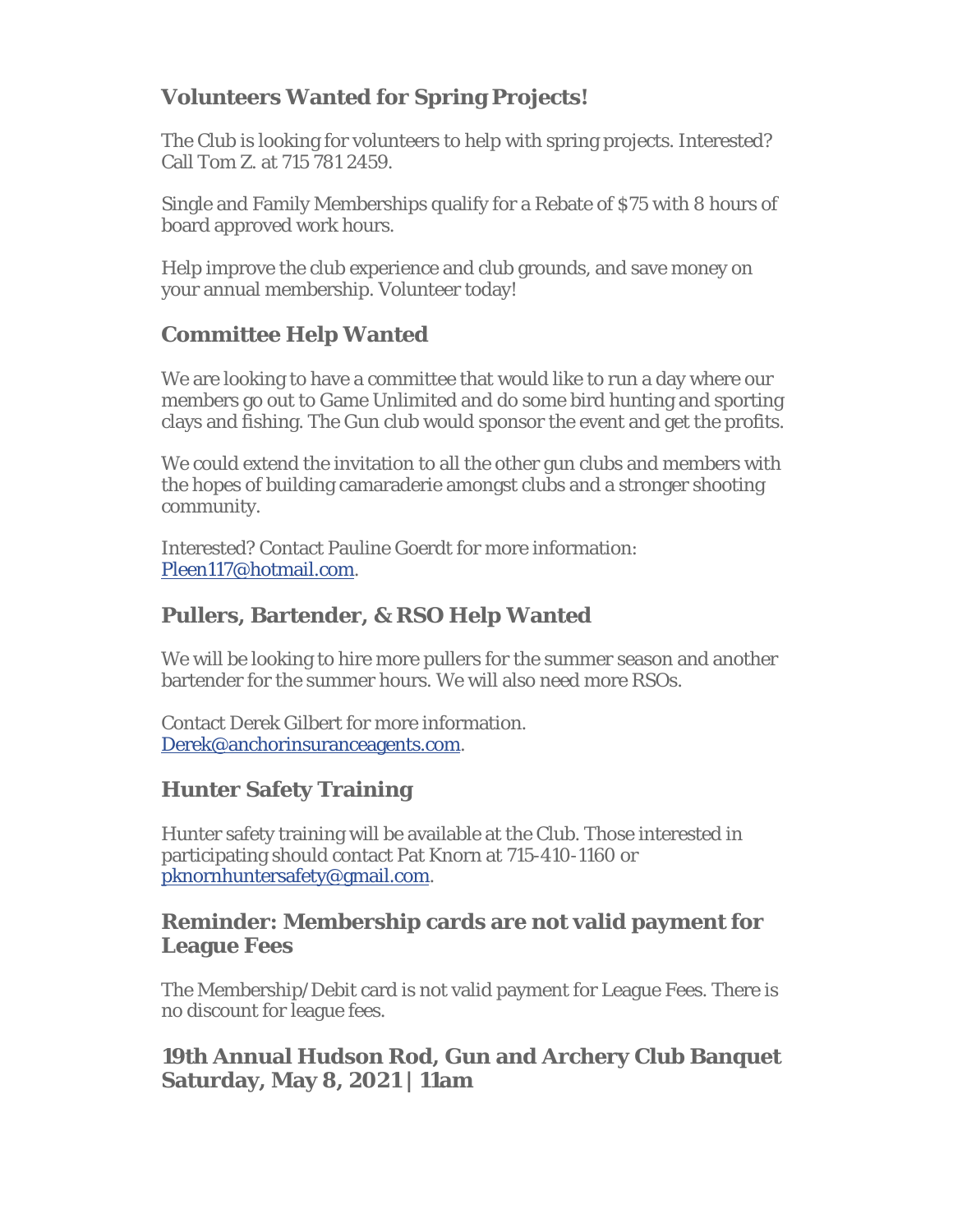*Join us for some great food, games, raffles, auctions, & loads of gun drawings! (Date subject to change based on COVID restrictions)*

- 11am Check in, games, auction, and raffle viewing
- 11:30 12:30pm Lunch served
- 2pm Program starts and goes until all the guns and prizes are given away!
- 3pm Silent auction ends

Click **here** to access the event flyer and registration form.

#### **Volunteers Wanted!**

We are also looking for volunteers to help with the banquet. Contact Mike Cravens or 651-308-7083 or mikecravens1@icloud.com for more information or to volunteer.

#### **Donations Needed for our Banquet Raffle Item:** *The Wheelbarrow of Booze!*

We are planning a return of this Raffle Item for our Club's 19th Annual Benefit Banquet on May 8th 2021.

Donate a bottle or two of your favorite liquor, or ask your liquor store manager to donate a bottle the next time you stop in to stock up. We are asking all Club members to help out.

Drop off your donation with the Club bartender and sign the Donation Log Sheet and the Club will give you **one (1) work hour for each bottle donated**.

Thank you for helping with this fundraiser!

## **Archery at HRGAC**

Want to hone your archery skills? Or maybe you want to try out the sport? We have an **indoor** archery range, an **outdoor** archery range, and a 3D archery course.

For more information, or for upcoming leagues or lessons, please contact Scott Westphal at scott.g.westphal@wellsfargo.com.

# **Upcoming Events**

**What: Jackpot Shoot When: TODAY!! March 27 | 10 - 4pm**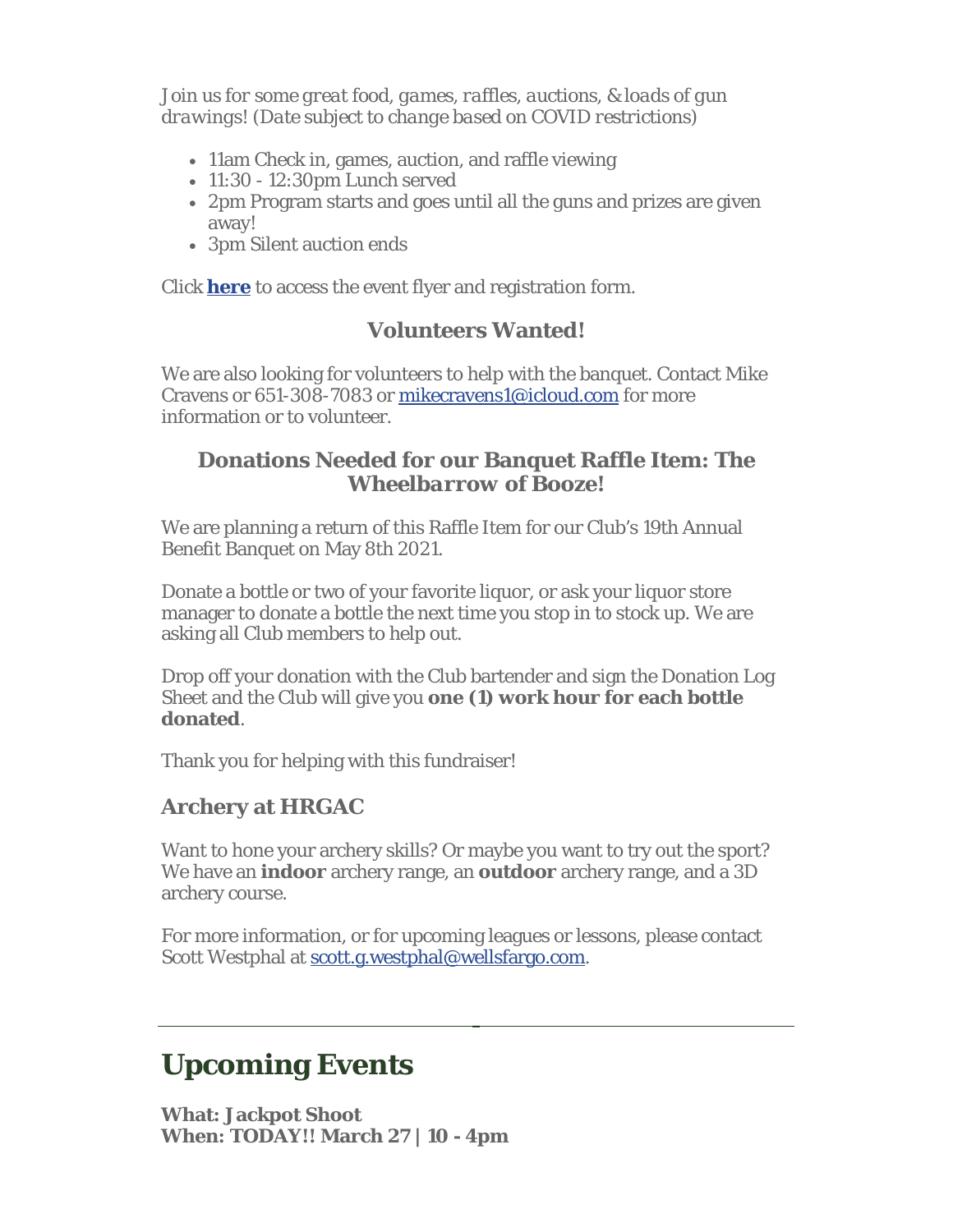#### **Cost: \$20**

\$20 gets you a round of 16 yard and a round of 25 yard trap. Last shoot before the Big Money shoot on April 18 (more info below). Shooters need to have four rounds in and at least one on another day besides April 18.

#### **What: Conceal Carry Classes When: April 10 & 24, and May 15, 2021 | 8 - 4pm Cost: \$100**

Bob Amey - Lead Instructor - Certified for MN and UT Carry Permit **Training** 

For your \$100.00 you receive ALL of the training required for permits from Minnesota, Utah, Florida and Wisconsin (Price includes use of a firearm if needed and range fees).

Click **here** for more information and to register.

#### **What: First Shots for New Shooters When: April 11, 2021 | Noon - 4pm Cost: \$50** (\$25 range coupon after completion of class) **Register Here**

Join us for a First Shots® introductory range session where you'll receive professional guidance on safe firearm handling and shooting practices.

Please help to get the word out to new handgun shooters. This class is designed for them. We stress Safety, Marksmanship, and Range Etiquette to help get the new shooter started in the sport we all love. The need is there and the class is here. More communication needed!!!

This is an all volunteer club event and the club receives all proceeds. Truly a Win / Win for all.

Click **here** for more information and to register for the April 11 class.

Additional dates:

- May 16, 2021
- June 6, 2021

More information on the additional dates will be available on the HRGAC website.

**What: BIG Money Jackpot Shoot When: April 18, 2021**